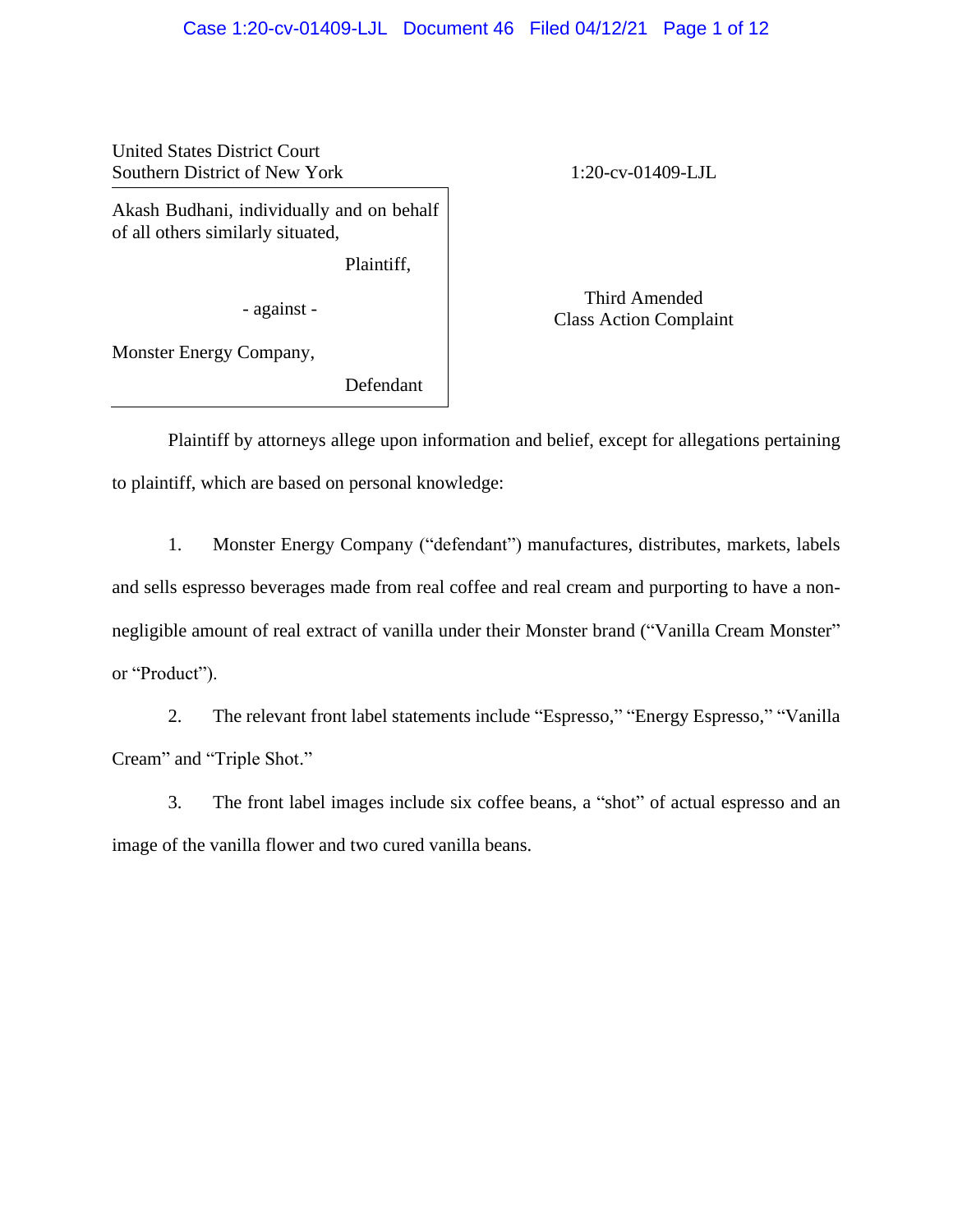

4. The imagery on the Product label and its context suggest that the Product contains a non-negligible amount of extract from vanilla beans.

5. The top of the can features the language "Espresso" next to the brand name "Monster."

6. The representation "Vanilla Cream" is printed in all capital letters next to the Monster "Claw" logo in the middle of the can.

7. The can contains a large image of a vanilla flower just below the words "Vanilla Cream," conveying that the flavor of vanilla comes at least in part from the bean that is attached to the flower.

8. This message is reinforced by the graphics of the packaging and language and imagery that is given equivalent focus on the can.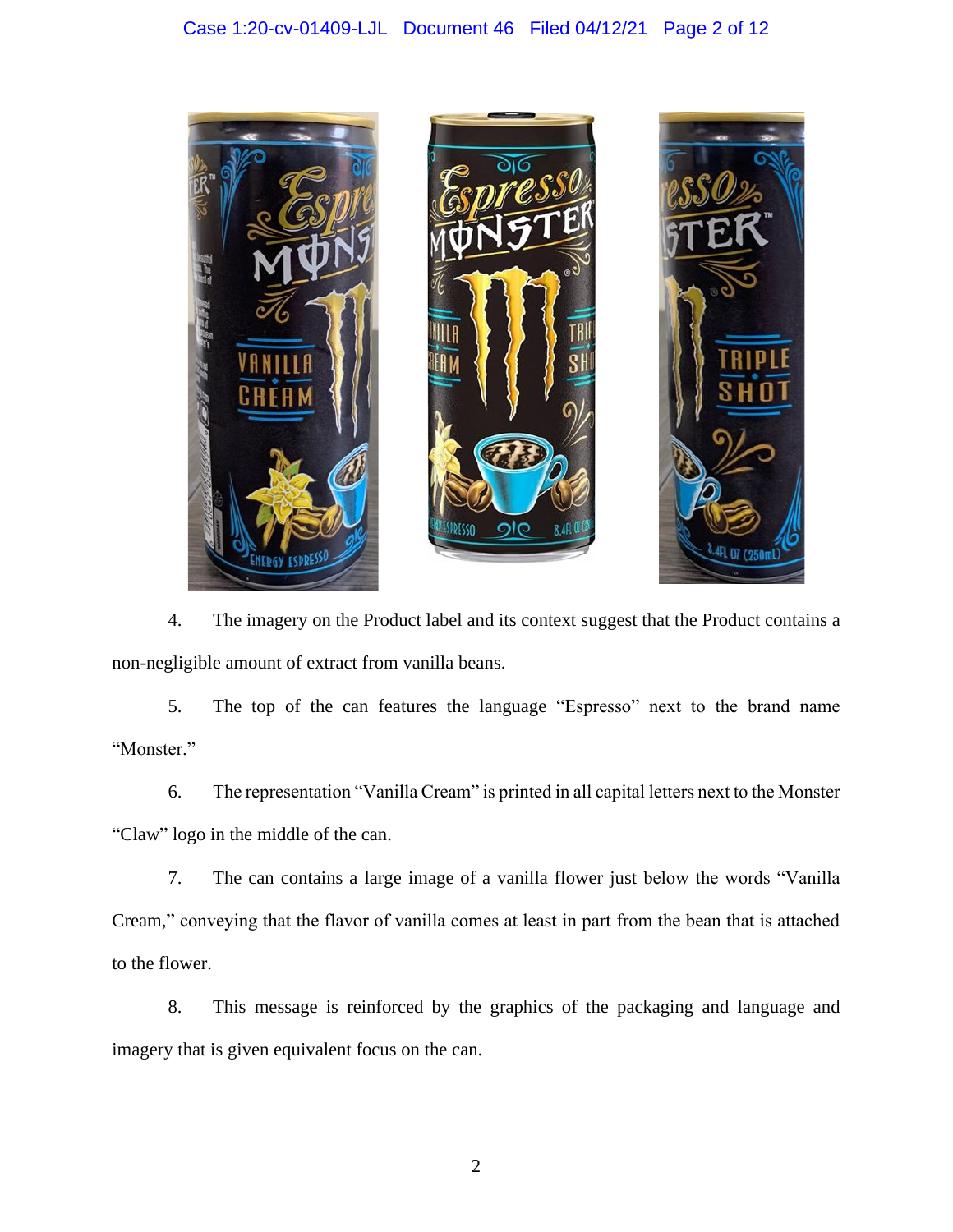## Case 1:20-cv-01409-LJL Document 46 Filed 04/12/21 Page 3 of 12

9. On the right side, the can states, "Triple Shot" above images of coffee beans.

10. The words "Vanilla Cream" are written in the same size, font, and color, as well as printed at the same level, as "Triple Shot."

11. The size and flower of the vanilla flower is equivalent in prominence to the coffee beans and shot of espresso.

12. The images of the coffee beans, cup of espresso, and the words "Espresso," "Triple Shot" and "Cream" inform consumers that the Product contains these ingredients – three shots of espresso derived from real coffee beans and actual cream, not substitutesfor coffee beans or cream.

13. The side panel of the Product confirms it is not merely an energy drink but an actual coffee drink that is made with three shots of espresso and real cream, and that the energy blend only enhances the other ingredients:

> Italians are famous for artistic masterpieces, fast cars, fashion, beautiful women and the perfect espresso. The latest trend is the Macchiato, a blend of strong expresso and milk.

> We liked the idea so much we traveled to Europe to create our latest *coffee*, Espresso Monster. *Three shots of espresso (ya 3)* blended with *milk* and enhanced with Monster's Espresso Energy Blend.

(emphasis added).

14. To reasonable consumers, these impressions could be confirmed by the text on the side of the can which conveys that the Product is not just an energy drink but a coffee drink, and that it contains both real espresso and real cream and that the energy blend only enhances the other ingredients:

15. The ingredient list confirms a reasonable consumer's understanding of the Product, by listing "Brewed Imported Expresso Coffee (Water, Coffee)" and "Cream."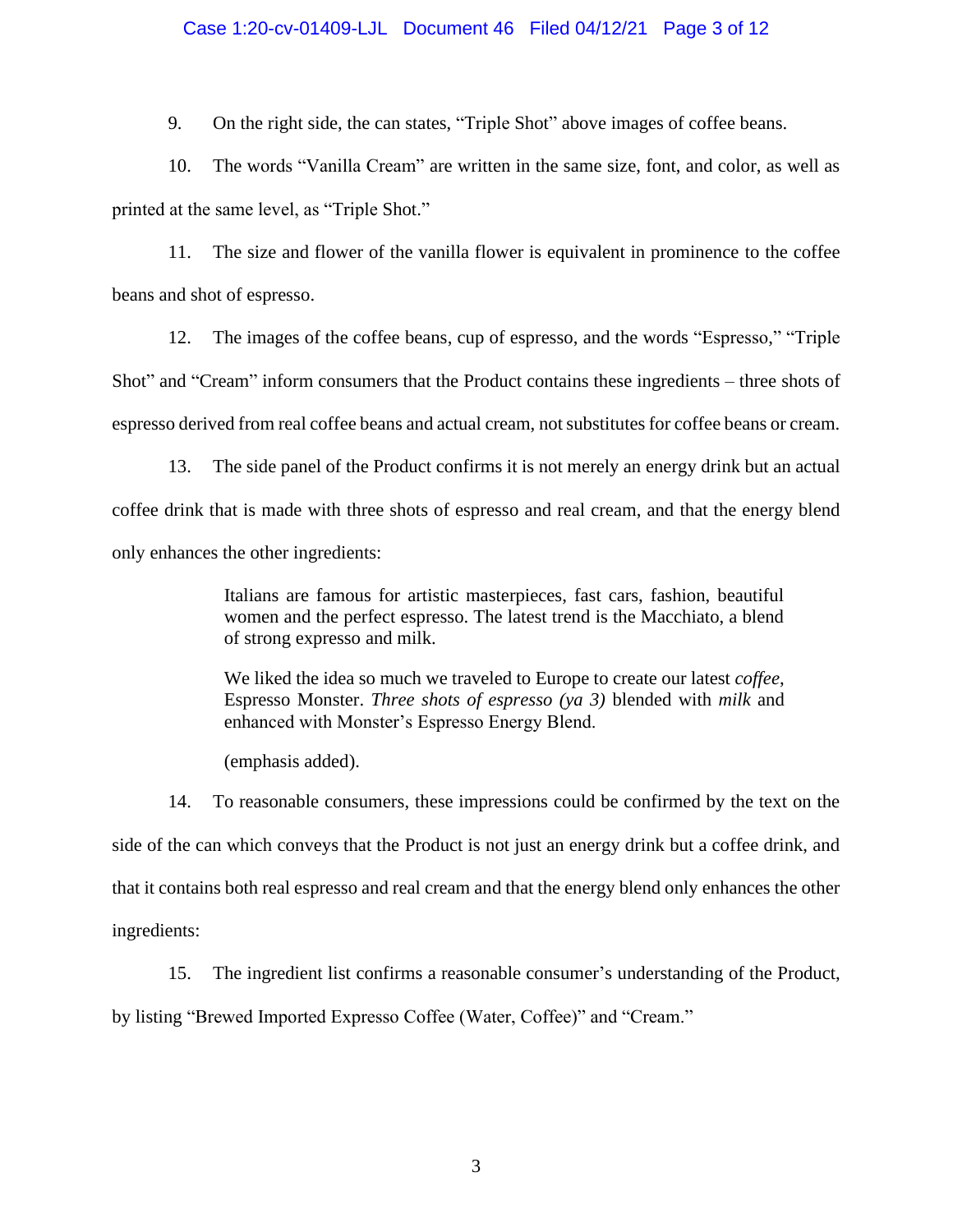

**INGREDIENTS:** BREWED IMPORTED ESPRESSO COFFEE (WATER, COFFEE), SKIM MILK, SUGAR, CREAM, GLUCOSE, NATURAL FLAVORS, TAURINE, NIACINAMIDE (VIT. B3), PYRIDOXINE HYDROCHLORIDE (VIT. B6).

16. The ingredients also include "Skim Milk" and "Sugar," which are typically added to espresso.

17. Several facts support why the representations, in context, cause consumers to expect a non-negligible amount of vanilla derived from vanilla beans.

18. First, the Product's ingredient list indicates it contains real espresso, derived from actual coffee beans, shown in the pictures on the front label by the shot of espresso and six coffee beans.

19. The Product also contains real cream, referenced prominently on the front label – "Vanilla Cream," and "Cream" is indicated on the ingredient list.

20. Second, the imagery on the Product label and its context suggest that the Product contains extract from a vanilla bean.

21. Since the Product obviously contains a non-negligible amount of espresso from real coffee beans and cream, which are pictured and referenced on the front label, consumers will likewise expect a non-negligible amount of real extract from the vanilla bean.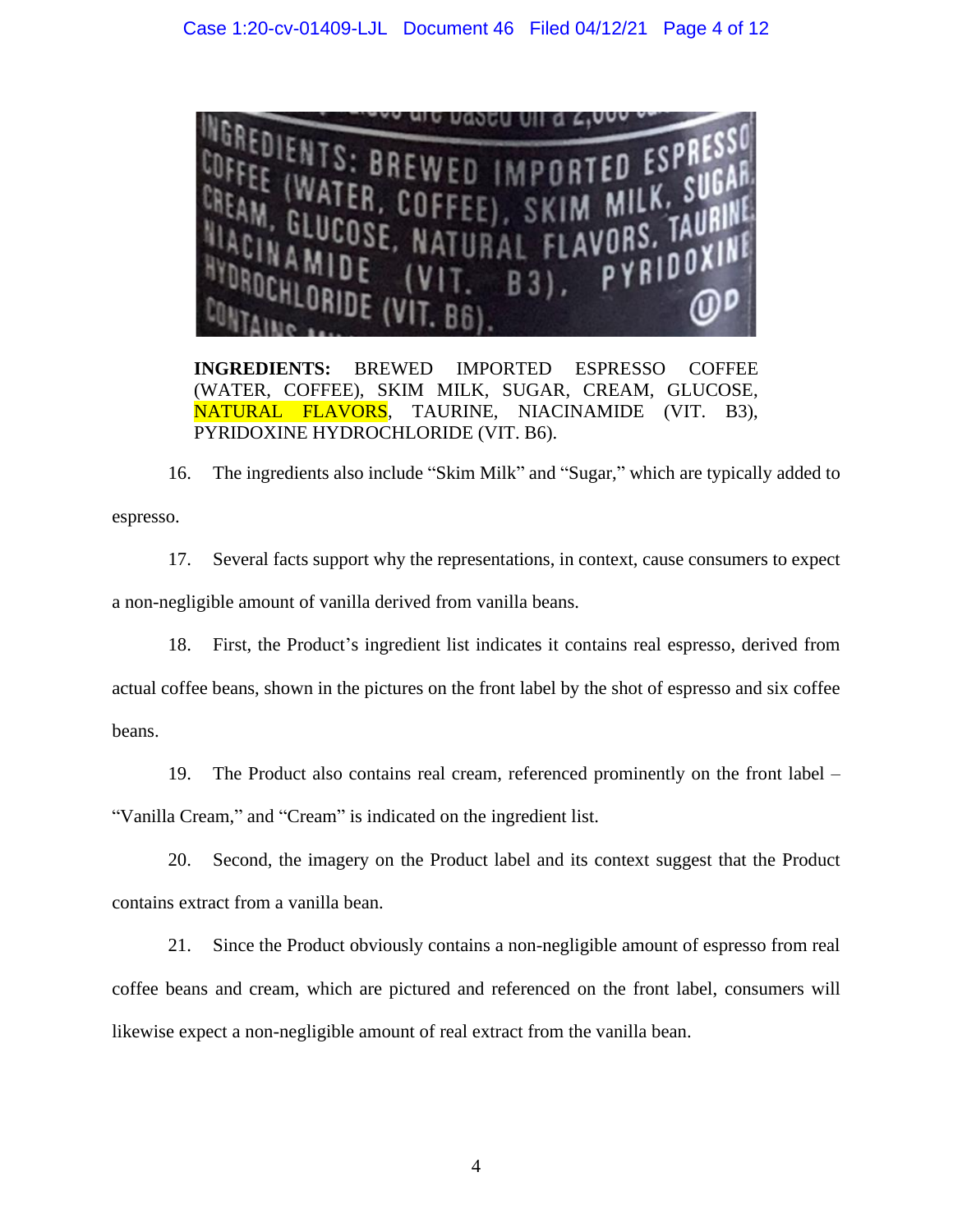#### Case 1:20-cv-01409-LJL Document 46 Filed 04/12/21 Page 5 of 12

22. While the Product contains a mixture of ingredients that contribute to its function as an energy drink – taurine, niacinamide (Vit. B3), pyridoxine hydrochloride (Vit. B6) – almost all the energy and caffeine it provides are from the real coffee ingredients.

23. Therefore, it is reasonable to expect a non-negligible amount of its vanilla taste to come from extract from vanilla beans.

24. If the ingredient list did not include real coffee and real cream, consumers might not reach this conclusion.

25. However, because the ingredient list confirms the presence of real coffee and real cream in non-de minimis amounts, consumers will expect the same for extract from vanilla beans.

26. That the ingredient list does not include the term "vanilla extract" is not sufficient for consumers to somehow be aware that the Product is not promising any amount of vanilla.

27. "Natural Flavor" refers to an ingredient which contains some extract from vanilla.

28. However, the exact proportion of extract of vanilla beans contained in the "Natural Flavor" is unknown to consumers, but they will reasonably expect a non-negligible amount, based on the other representations and overall context.

29. The Product's label conveys that it contains extract from vanilla beans.

30. However, extract from vanilla beans is not present in greater than trace amounts.

31. Consumers will reasonably expect a non-negligible amount of extract from vanilla because companies "are dropping artificial flavors, coloring, preservatives and other additives with scary names and focusing more on natural, wholesome and fresh ingredients."

32. Nielsen has reported that 62% of consumers say they try to avoid artificial flavors.<sup>2</sup>

33. New Hope Network concluded that "71% of consumers today are avoiding artificial

<sup>&</sup>lt;sup>1</sup> Jeff Daniels, [Why your favorite foods may be getting new recipes,](https://finance.yahoo.com/news/why-favorite-foods-may-getting-143645872.html) CNBC, September 19, 2016

<sup>2</sup> Nielsen, [Reaching For Real Ingredients: Avoiding The Artificial,](https://www.nielsen.com/us/en/insights/article/2016/reaching-for-real-ingredients-avoiding-the-artificial/) Sept. 6, 2016.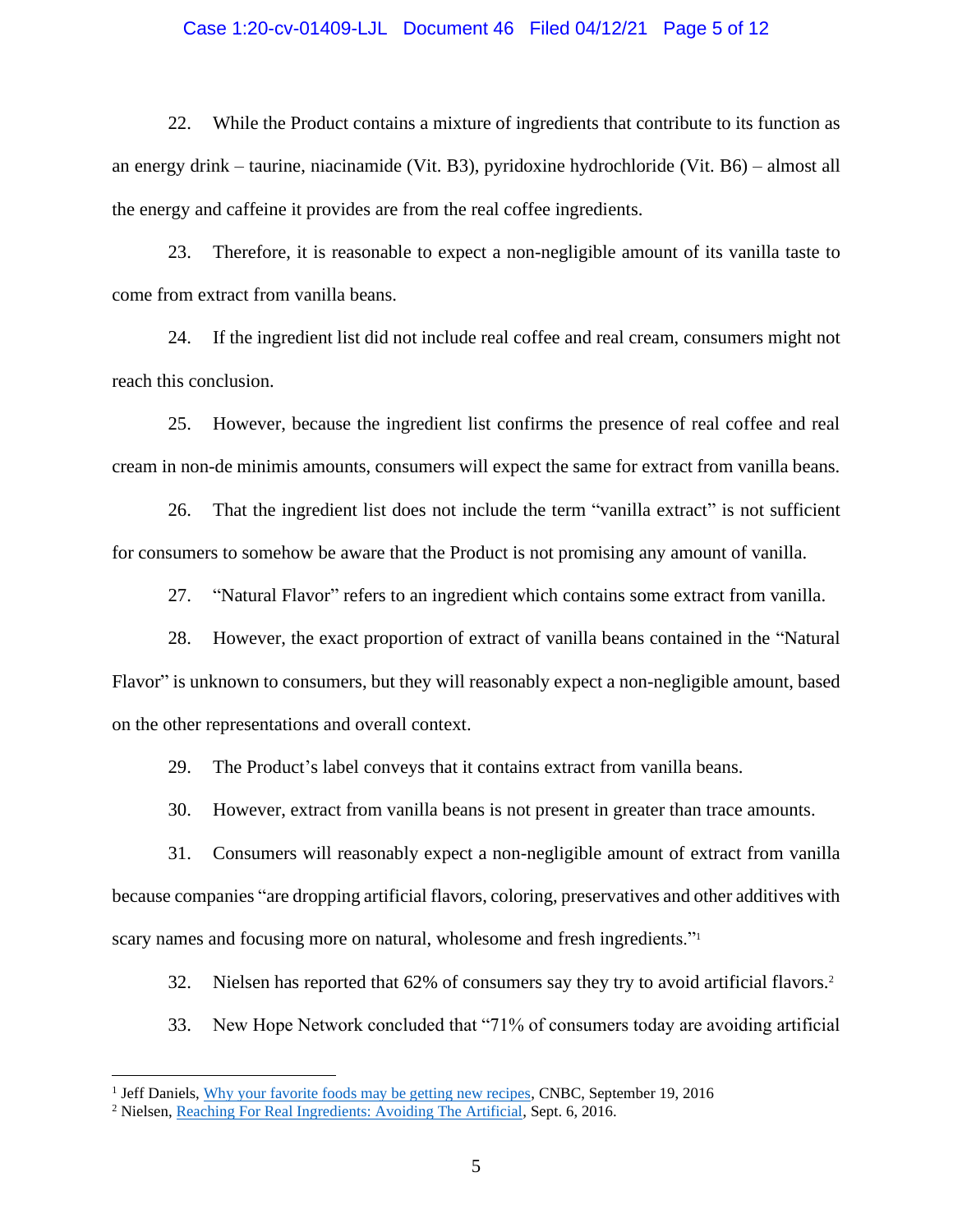### Case 1:20-cv-01409-LJL Document 46 Filed 04/12/21 Page 6 of 12

flavors."<sup>3</sup>

34. Label Insight determined that 76% of consumers avoid artificial flavors in favor of flavors from actual ingredients like extracts from vanilla beans.<sup>4</sup>

35. As "natural, organic and better-for-you trends proliferate, demand has flourished for naturally sourced vanilla."<sup>5</sup>

36. Manufacturers have responded, "by transitioning from artificial to natural ingredients," including "natural vanilla ingredients."<sup>6</sup>

37. Plaintiff expected that the amount of vanilla extract was sufficient to provide a vanilla taste to the Product, even if he did not expect all or most of the vanilla taste was from non-vanilla sources.

38. This conclusion is consistent with a consumer survey of four hundred (400) consumers finding that almost sixty-four (63.5) percent of expected, based on the representations of the vanilla beans and vanilla flower, pictures of a cup of espresso and coffee beans, and the statements, "Espresso," "Triple Shot" and "Vanilla Cream."

39. Fifty-six percent of those asked indicated that based on the representations, they expected a non-negligible amount of vanilla.

40. However, the Product contains a negligible amount of vanilla.

41. Defendant's branding and packaging of the Product is designed to – and does – deceive, mislead, and defraud plaintiff and consumers.

42. Defendant sold more of the Product and at higher prices than it would have in the

<sup>&</sup>lt;sup>3</sup> Alex Smolokoff, [Natural color and flavor trends in food and beverage,](file:///C:/Users/Office%201/Legal%20Dropbox/Spencer%20Sheehan/Clio/Consumer,%20Reasonable/2020-06-Consumer,%20R-00803Westsoy%20Organic%20Plus%20Vanilla%20Soymilk/14.%09https:/www.naturalproductsinsider.com/colors-flavors/natural-color-and-flavor-trends-food-and-beverage) Natural Products Insider, Oct. 11, 2019.

<sup>&</sup>lt;sup>4</sup> Thea Bourianne, Exploring [today's top ingredient trends and how they fit into our health-conscious world,](https://www.globalfoodforums.com/wp-content/uploads/2018/04/Thea-Bourianne-Exploring-Top-Ingredient-Trends.pdf) March 26-28, 2018.

<sup>5</sup> Amanda Del Buono, *[Suppliers utilize cost-effective vanilla ingredient solutions](https://www.bevindustry.com/articles/89690-suppliers-utilize-cost-effective-vanilla-ingredient-solutions)*, Beverage Industry (last updated Oct. 14, 2016).

<sup>6</sup> David Andrews, [Synthetic ingredients in Natural Flavors and Natural Flavors in Artificial flavors,](https://www.ewg.org/foodscores/content/natural-vs-artificial-flavors/#:~:text=A%20natural%20flavor%20almost%20always,simpler%20than%20%E2%80%9Cnatural%E2%80%9D%20flavors.) Environmental Working Group (EWG).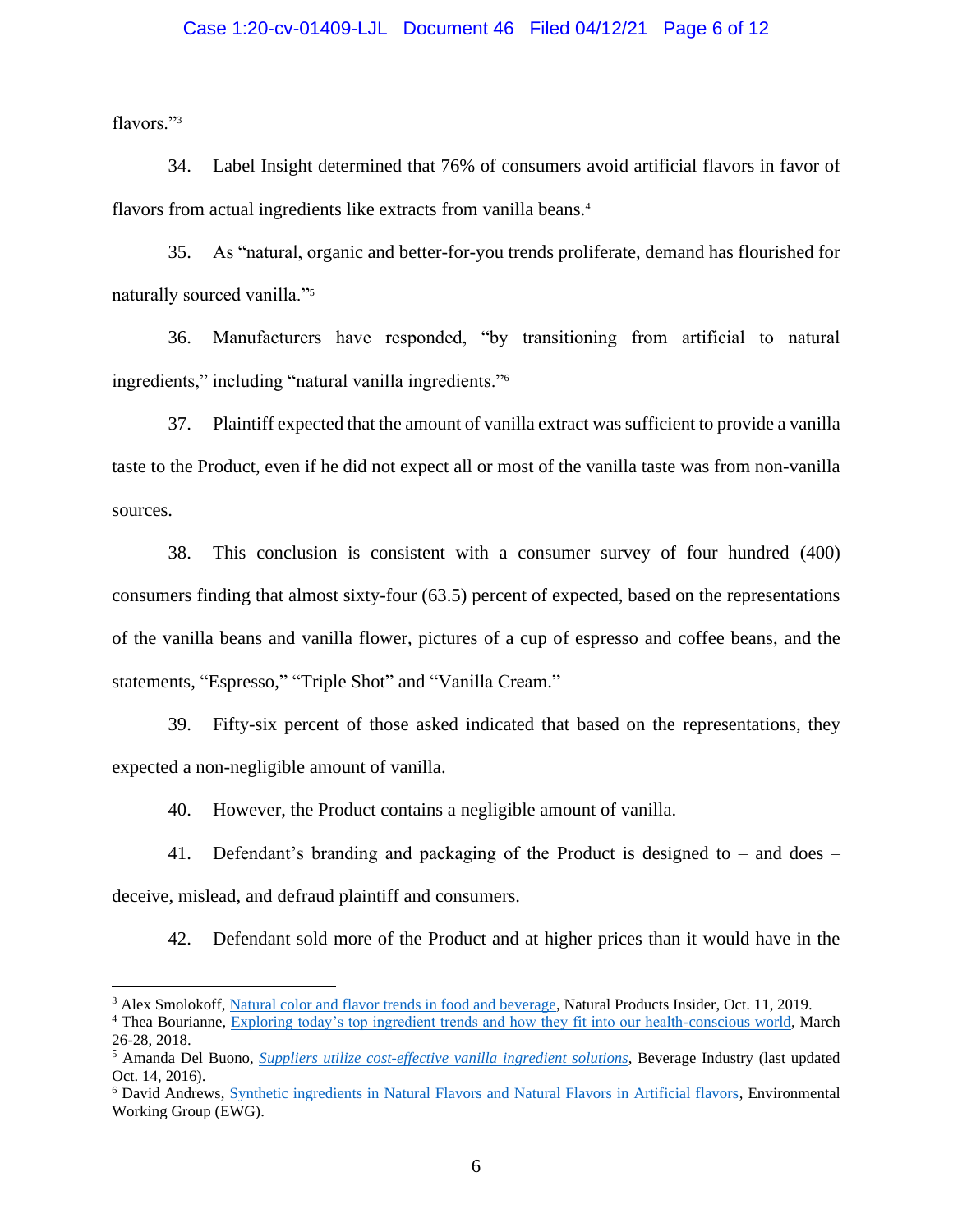### Case 1:20-cv-01409-LJL Document 46 Filed 04/12/21 Page 7 of 12

absence of this misconduct, resulting in additional profits at the expense of consumers like plaintiff.

43. The value of the Product that plaintiff purchased and consumed was materially less than its value as represented by defendant.

44. Had plaintiff and class members known the truth, they would not have bought the Product or would have paid less for them.

45. As a result of the false and misleading labeling, the Product are sold at a premium price, approximately no less than \$3.89 per unit, compared to other similar products represented in a non-misleading way, and higher than the price of the Product if it were represented in a nonmisleading way.

## Jurisdiction and Venue

46. Jurisdiction is proper pursuant to Class Action Fairness Act of 2005 ("CAFA"). 28 U.S.C. § 1332(d)(2)

47. Plaintiff Akash Budhani is a citizen of New York.

48. Defendant Monster Energy Company, is a Delaware corporation with a principal place of business in Corona, Riverside County, California and is a citizen of California.

49. Diversity exists because plaintiff Akash Budhani and defendant are citizens of different states.

50. Upon information and belief, sales of the Product in New York exceed \$5 million per year, exclusive of interest and costs, and the aggregate amount in controversy exceeds \$5 million per year.

51. Venue is proper in this judicial district because a substantial part of the events or omissions giving rise to the claim occurred in this District, *viz*, the decision of plaintiff to purchase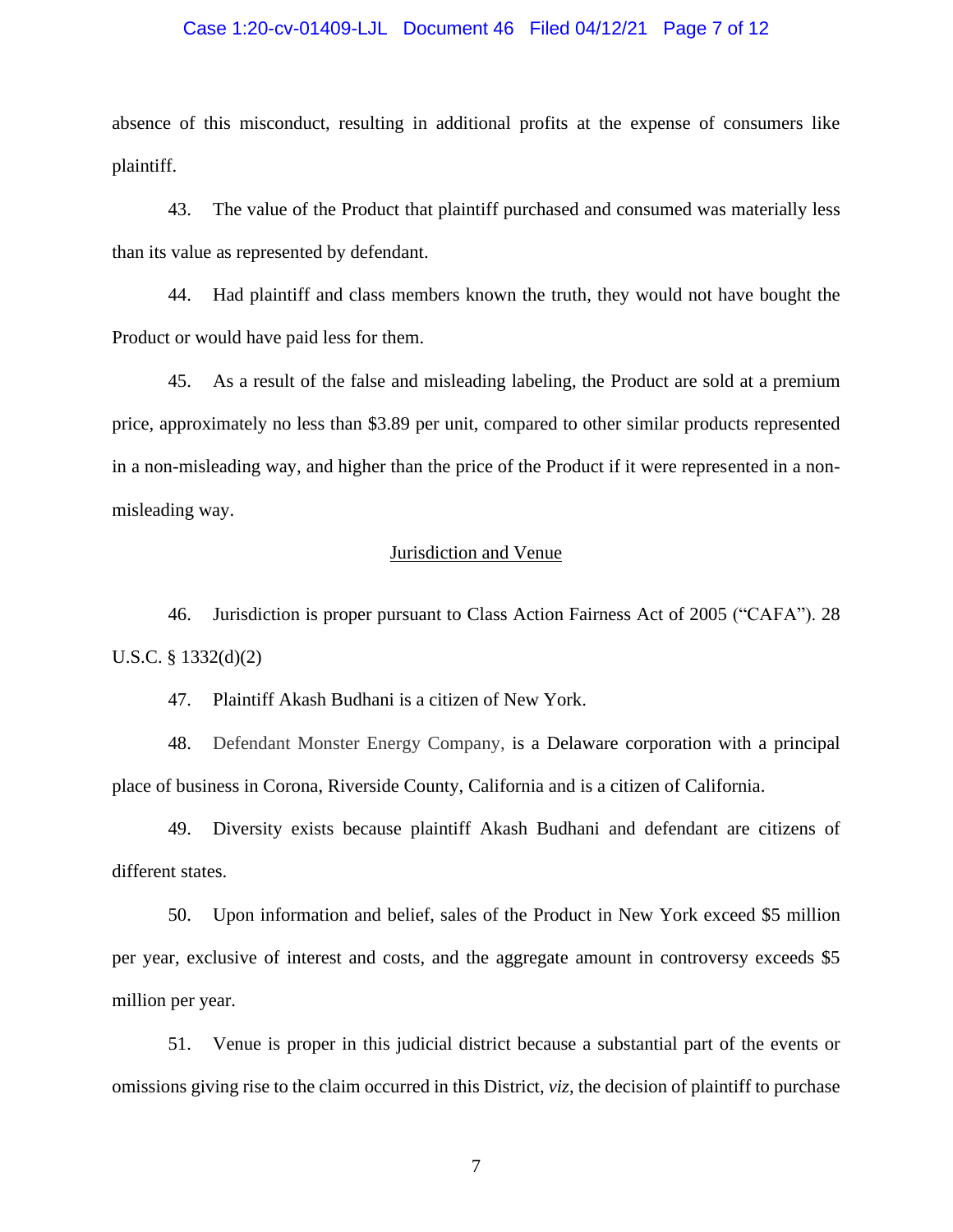### Case 1:20-cv-01409-LJL Document 46 Filed 04/12/21 Page 8 of 12

the Product and the misleading representations and/or their recognition as such.

52. This court has personal jurisdiction over defendant because it conducts and transacts business, contracts to supply and supplies goods within New York.

#### Parties

53. Plaintiff Akash Budhani is a citizen of New York, New York, New York County,

54. Defendant Monster Energy Company is a Delaware corporation with a principal place of business in Corona, California, Riverside County and is a citizen of California.

55. Defendant is one of the largest sellers of energy drinks in the world.

56. Most of defendant's beverages contain unpronounceable ingredients made in a lab to boost energy and alertness.

57. Defendant's Vanilla Cream Espresso is distinctly different, as it promises ingredients that are recognizable to consumers – espresso from real coffee beans, real cream and a nonnegligible amount of extract from vanilla beans.

58. The Product is available to consumers from retail and online stores of third-parties in cans of 8.4 OZ.

59. Plaintiff Akash Budhani purchased the Product on one or more occasions and at stores including, in the spring of 2020, at Whole Foods Market, 808 Columbus Ave, New York, NY 10025 and at local delis and/or bodegas, and chain drugstores.

60. Plaintiff bought the Product at or exceeding the above-referenced price because he wanted an espresso-type drink which had real coffee and real cream, in addition to a non-negligible amount of extract from vanilla beans.

61. Plaintiff was deceived by and relied upon the Product's deceptive labeling because the Product had a negligible amount of vanilla.

62. Plaintiff would not have purchased the Product in the absence of Defendant's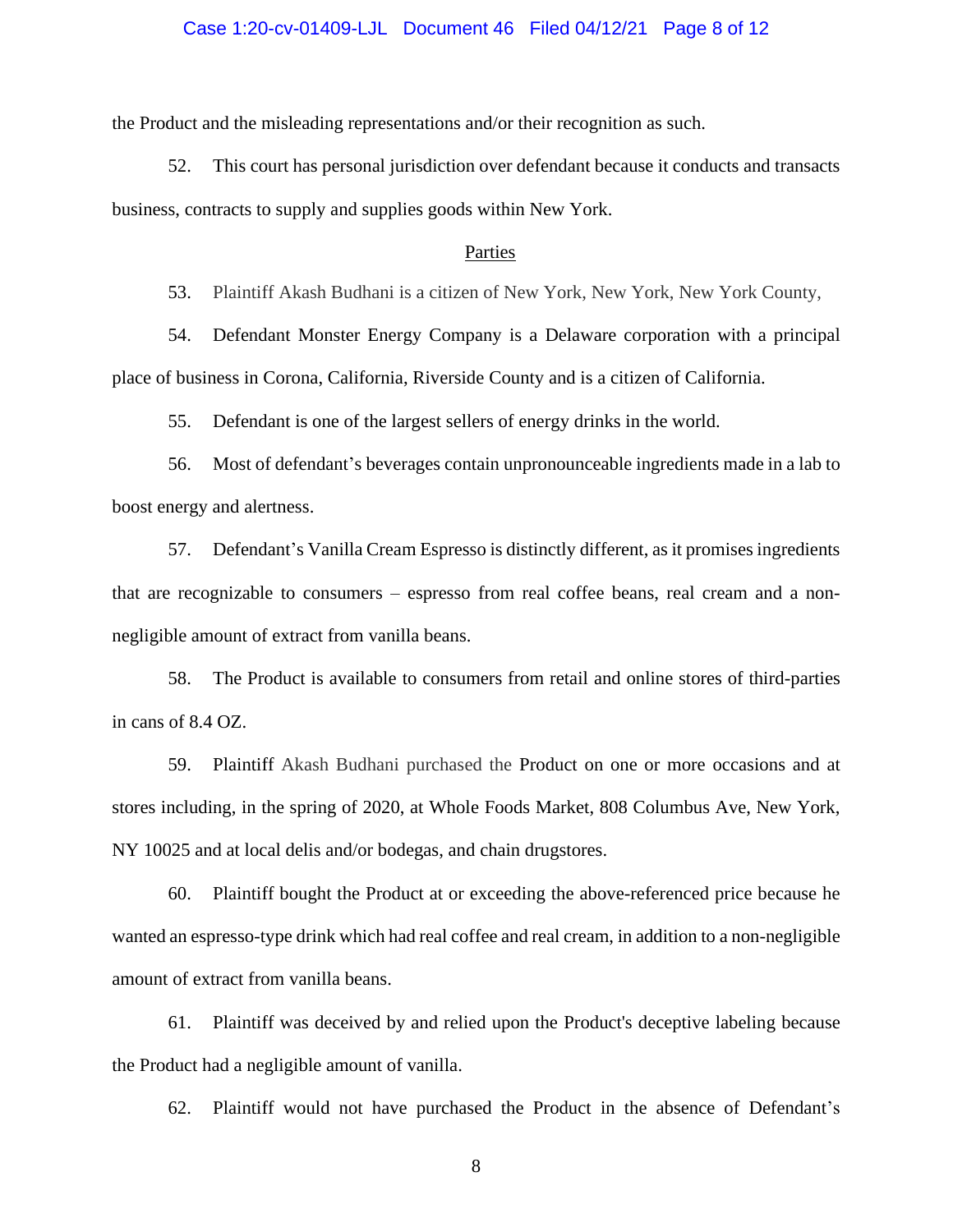### Case 1:20-cv-01409-LJL Document 46 Filed 04/12/21 Page 9 of 12

misrepresentations and omissions.

63. The Product was worth less than what Plaintiff paid for it and he would not have paid as much absent Defendant's false and misleading statements and omissions.

64. Plaintiff intends to, seeks to, and will purchase the Product again when he can do so with the assurance that Product's labels are consistent with the Product's components.

# Class Allegations

65. The class will consist of all purchasers of the Product who reside in New York during the applicable statutes of limitations.

66. Plaintiff seeks class-wide injunctive relief based on Rule 23(b) in addition to a monetary relief class.

67. Common questions of law or fact predominate and include whether defendant's representations were and are misleading and if plaintiff and class members are entitled to damages.

68. Plaintiff's claims and basis for relief are typical to other members because all were subjected to the same unfair and deceptive representations and actions.

69. Plaintiff is an adequate representative because his interests do not conflict with other members.

70. No individual inquiry is necessary since the focus is only on defendant's practices and the class is definable and ascertainable.

71. Individual actions would risk inconsistent results, be repetitive and are impractical to justify, as the claims are modest relative to the scope of the harm.

72. Plaintiff's counsel is competent and experienced in complex class action litigation and intends to protect class members' interests adequately and fairly.

73. Plaintiff seeks class-wide injunctive relief because the practices continue.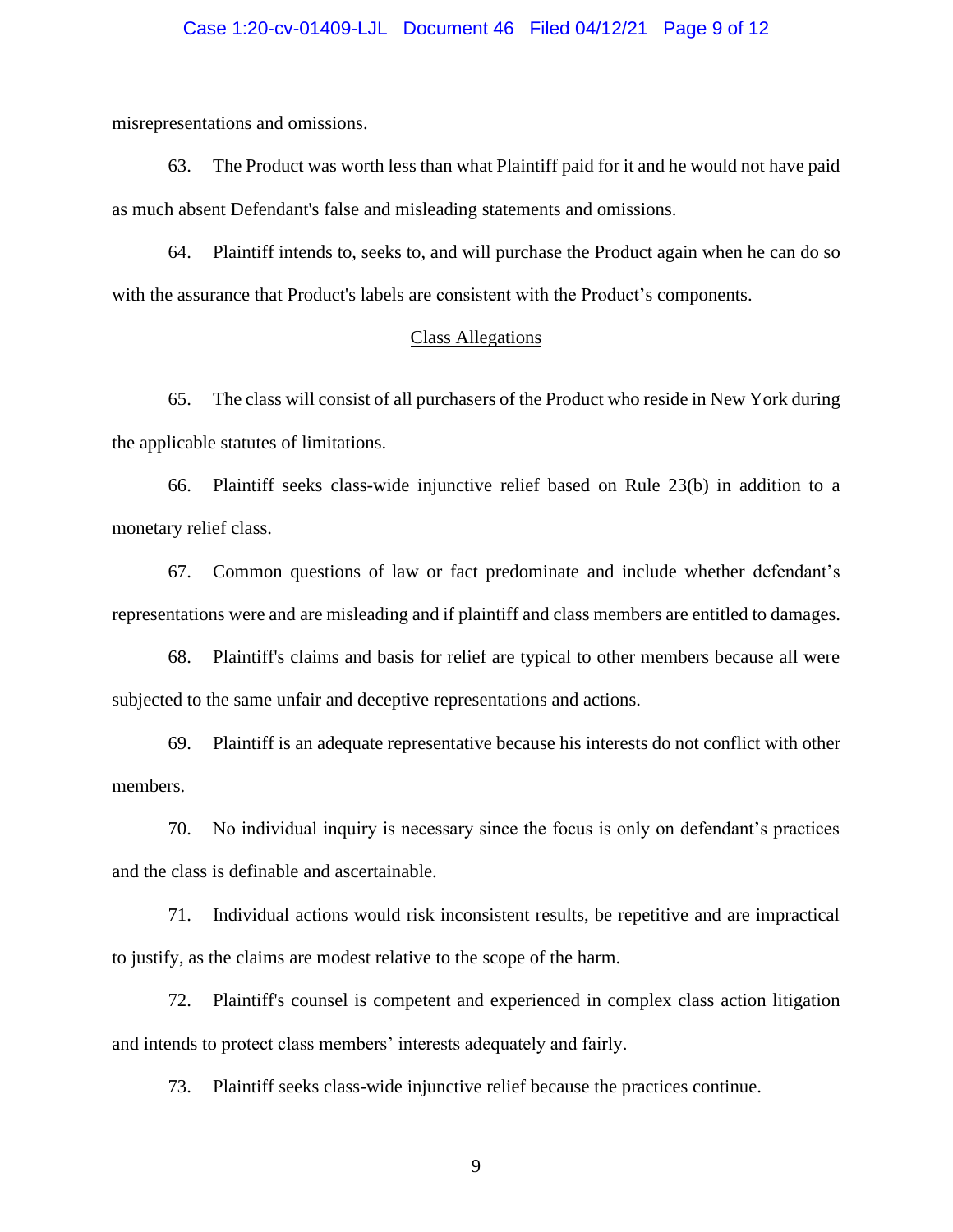### Case 1:20-cv-01409-LJL Document 46 Filed 04/12/21 Page 10 of 12

## New York General Business Law ("GBL") §§ 349 & 350 (Consumer Protection Statute)

74. Plaintiff incorporates by reference all preceding paragraphs.

75. Plaintiff and class members desired to purchase and consume products which were as described and marketed by defendant and expected by reasonable consumers, given the product type.

76. Defendant's acts and omissions are not unique to the parties and have a broader impact on the public.

77. Defendant misrepresented the substantive, quality, compositional and/or organoleptic attributes of the Product by giving consumers the impression the Product had a nonnegligible amount of vanilla.

78. Plaintiff relied on the statements, omissions and representations of defendant, and defendant knew or should have known the falsity of same.

79. Plaintiff and class members would not have purchased the Product or paid as much if the true facts had been known, suffering damages.

## Breaches of Express Warranty and Implied Warranty of Merchantability

80. Plaintiff incorporates by reference all preceding paragraphs.

81. The Product was manufactured, labeled and sold by defendant or at its express directions and instructions, and warranted to plaintiff and class members that it possessed a nonnegligible amount of vanilla

82. Defendant had a duty to disclose and/or provide non-deceptive descriptions and marketing of the Product.

83. This duty is based, in part, on defendant's position as one of the most recognized companies in the nation in this sector.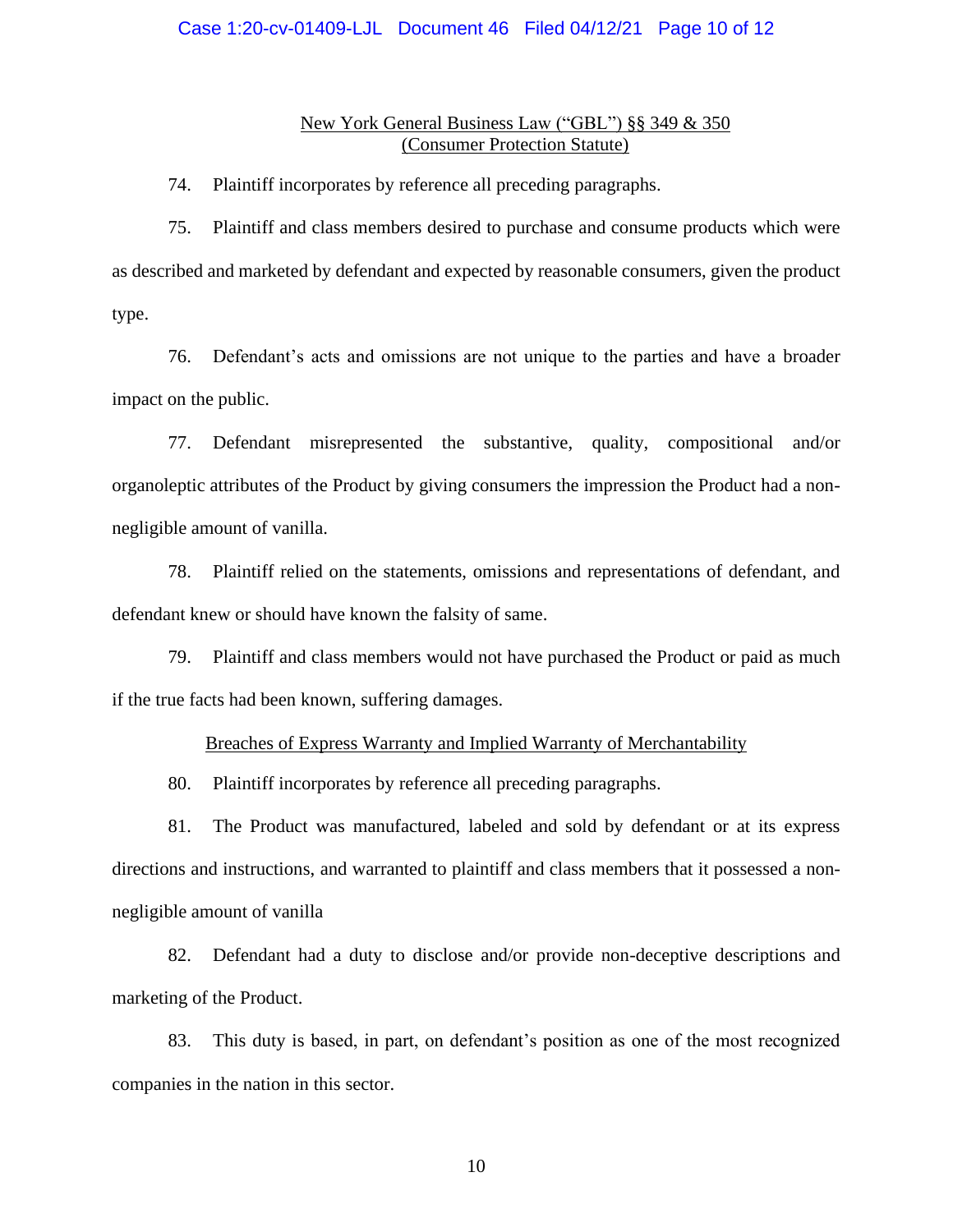## Case 1:20-cv-01409-LJL Document 46 Filed 04/12/21 Page 11 of 12

84. Plaintiff provided or will provide notice to defendant, its agents, representatives, retailers and their employees.

85. Defendant received notice and should have been aware of these misrepresentations due to numerous complaints by consumers to its main office over the past several years regarding the Product, of the type described here.

86. The Product did not conform to its affirmations of fact and promises due to defendant's actions and were not merchantable.

87. Plaintiff and class members would not have purchased the Product or paid as much if the true facts had been known, suffering damages.

# Unjust Enrichment

88. Plaintiff incorporates by reference all preceding paragraphs.

89. Defendant obtained benefits and monies because the Product was not as represented and expected, to the detriment and impoverishment of plaintiff and class members, who seek restitution and disgorgement of inequitably obtained profits.

## Jury Demand and Prayer for Relief

Plaintiff demands a jury trial on all issues.

# **WHEREFORE**, Plaintiff prays for judgment:

- 1. Declaring this a proper class action, certifying plaintiff as representative and the undersigned as counsel for the class;
- 2. Entering preliminary and permanent injunctive relief by directing defendant to correct the challenged practices to comply with the law;
- 3. Injunctive relief to remove, correct and/or refrain from the challenged practices and representations, and restitution and disgorgement for members of the class pursuant to the applicable laws;